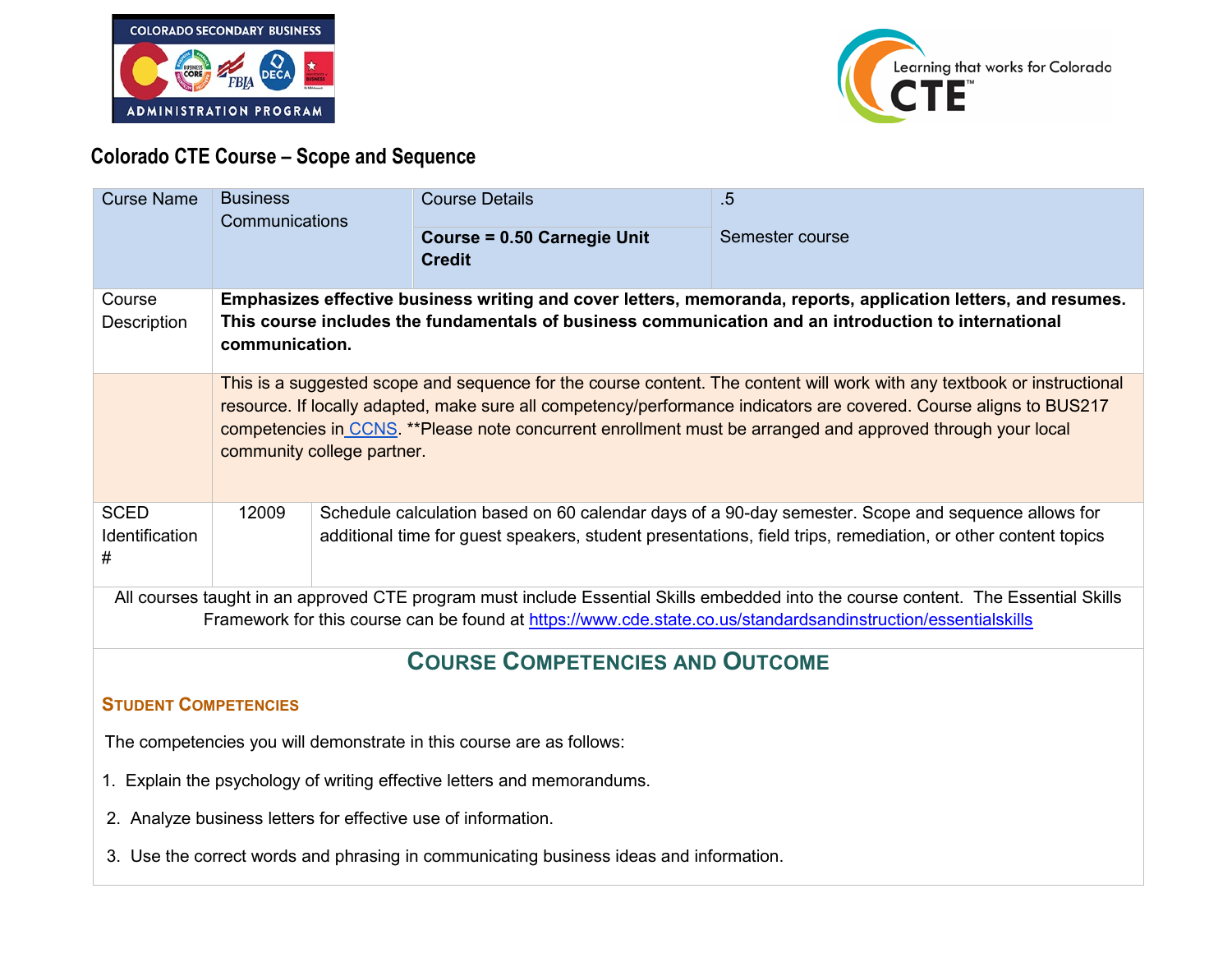



- 4. Differentiate between formal and informal business writing styles.
- 5. Explain the role and process of critical thinking in business writing.
- 6. Use direct, indirect, and persuasive messages.
- 7. Compare and contrast differences in effective communication in an international business environment.
- 8. Research a topic and gather sufficient data for formal and informal reports.
- 9. Organize and present a topic to a group.
- 10. Define legal and ethical issues in communication.
- 11. Demonstrate ability to create employment documents.
- 12. Demonstrate effective in-person and visual communication.
- 13. Explore the value of social media and personal branding.
- 14. Identify different forms of business digital media and communications.

#### **Suggested Topical Outline**

- I. Communicating at work
- II. Team communication
- III. Organizational cultures
- IV. Organizing and writing business messages
- V. Revising messages
- VI. Routine letters and goodwill messages
- VII. Routine memos and e-mail messages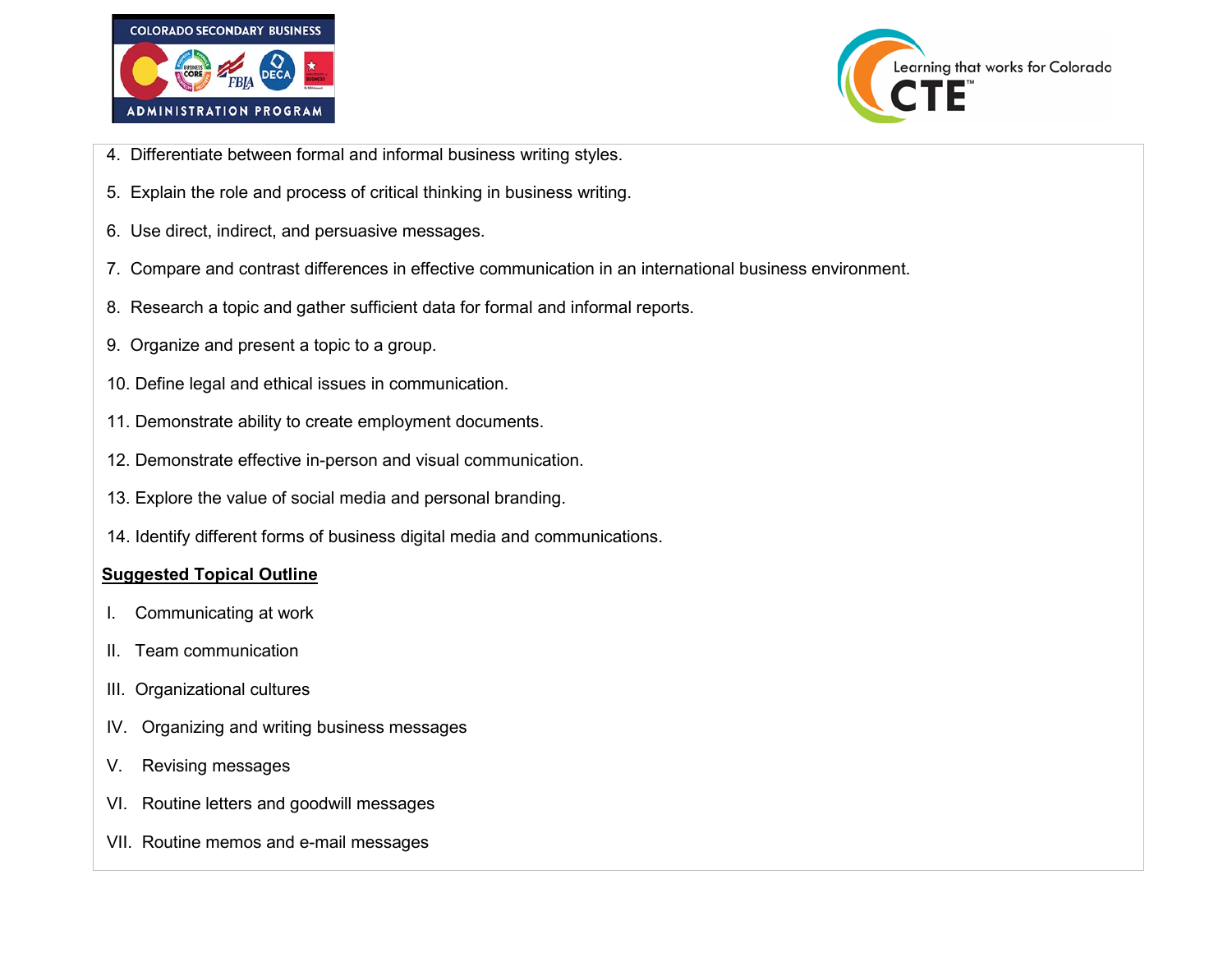



- VIII. Persuasive messages
- IX. Positive and negative messages
- X. Reports and proposals
- XI. Presentations
- XII. Employment communication
	- a. Resumes
	- b. Cover letter
	- c. Job description
	- d. Job qualifications
- XIII. Diverse and inclusive environments
- XIV. Business Communication Formats
	- a. Print
	- b. Digital
	- c. Telephone
	- d. Interpersonal

Suggested unit outcomes that will permit you to demonstrate course competencies are:

### **Unit 1 Outcomes**

- 1. Explain the importance of effective communication to your career and to the companies where you will work.
- 2. Describe the communication process model and how social media is changing business communication.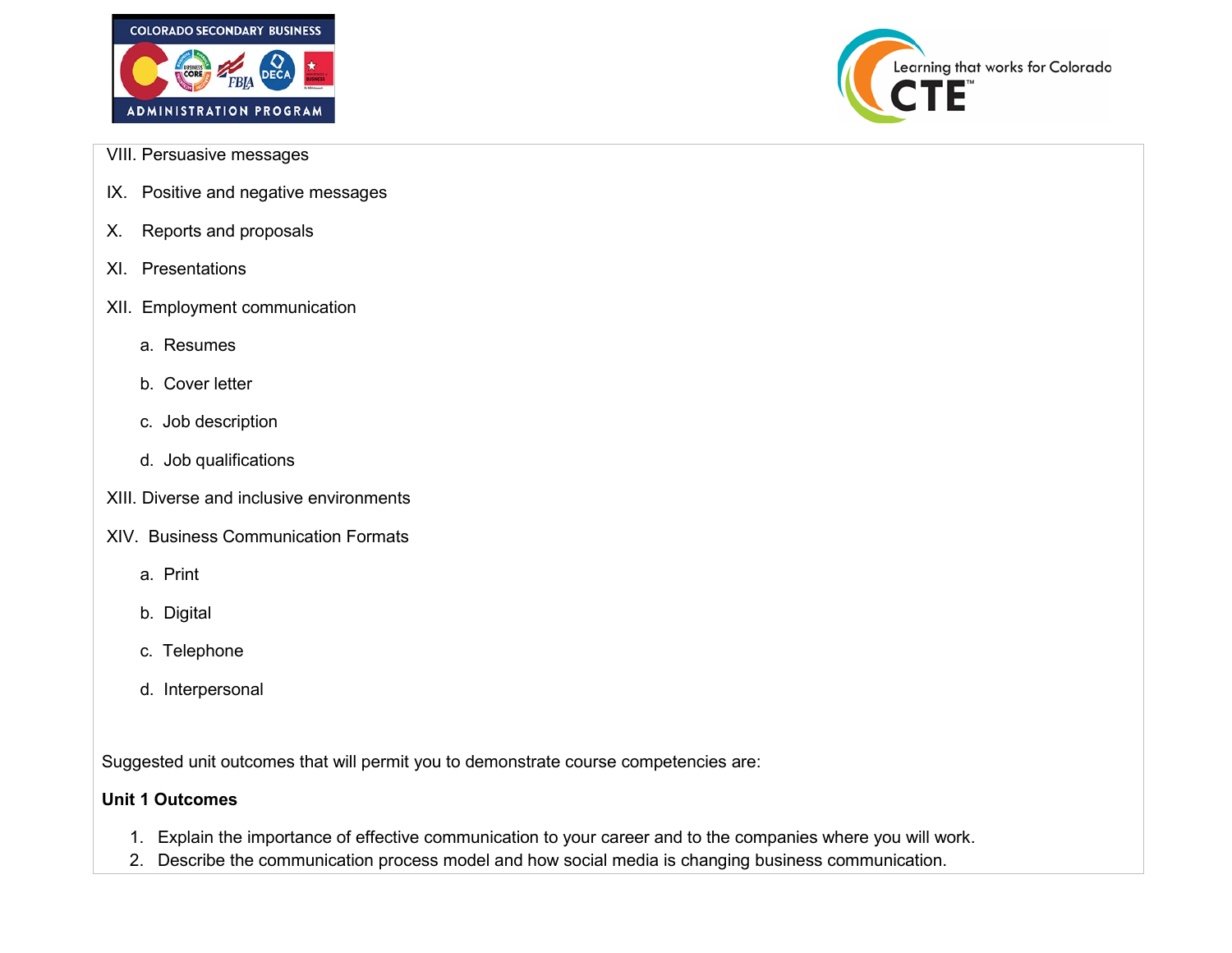



- 3. Outline challenges and opportunities of mobile communication in business.
- 4. Define and list guidelines for making ethical communication choices.
- 5. Identify advantages and disadvantages of working with teams, collaborative communication technologies and how to ensure
- 6. Productive meetings.
- 7. Explain the importance of nonverbal communication.
- 8. Recognize the importance of business etiquette.
- 9. Adapt business messages to readers from other cultures.

## **Unit 2 Outcomes**

- 1. Describe and apply the three-step writing process.
- 2. Discuss information-gathering options for simple messages and identify attributes of quality information.
- 3. Recognize appropriate medium for a message.
- 4. Select words that are both correct and effective.
- 5. Define four types of sentences and explain how sentence style affects emphasis within a message.
- 6. Identify key elements of a paragraph and ways to develop unified, coherent paragraphs.
- 7. Modify messages for readability, correctness, and conciseness.

### **Unit 3 Outcomes**

- 1. Identify major digital channels and composition modes needed for digital media.
- 2. Describe the use of social networks in business communication.
- 3. Write effective and professional email messages.
- 4. Discover the use of instant messaging, blogging and microblogging in business communication.
- 5. Identify key steps to finding opportunities in today's job market.
- 6. Create a resume and cover letter.
- 7. Prepare for and learn to execute a successful job interview.

### **Unit 4 Outcomes**

- 1. Outline an effective strategy for writing routine business requests and describe the most common routine requests.
- 2. Select an effective strategy for responding to routine and positive messages.
- 3. Apply the three-step writing process to negative messages.
- 4. Explain when and how to use the direct or indirect approach to effectively convey negative news.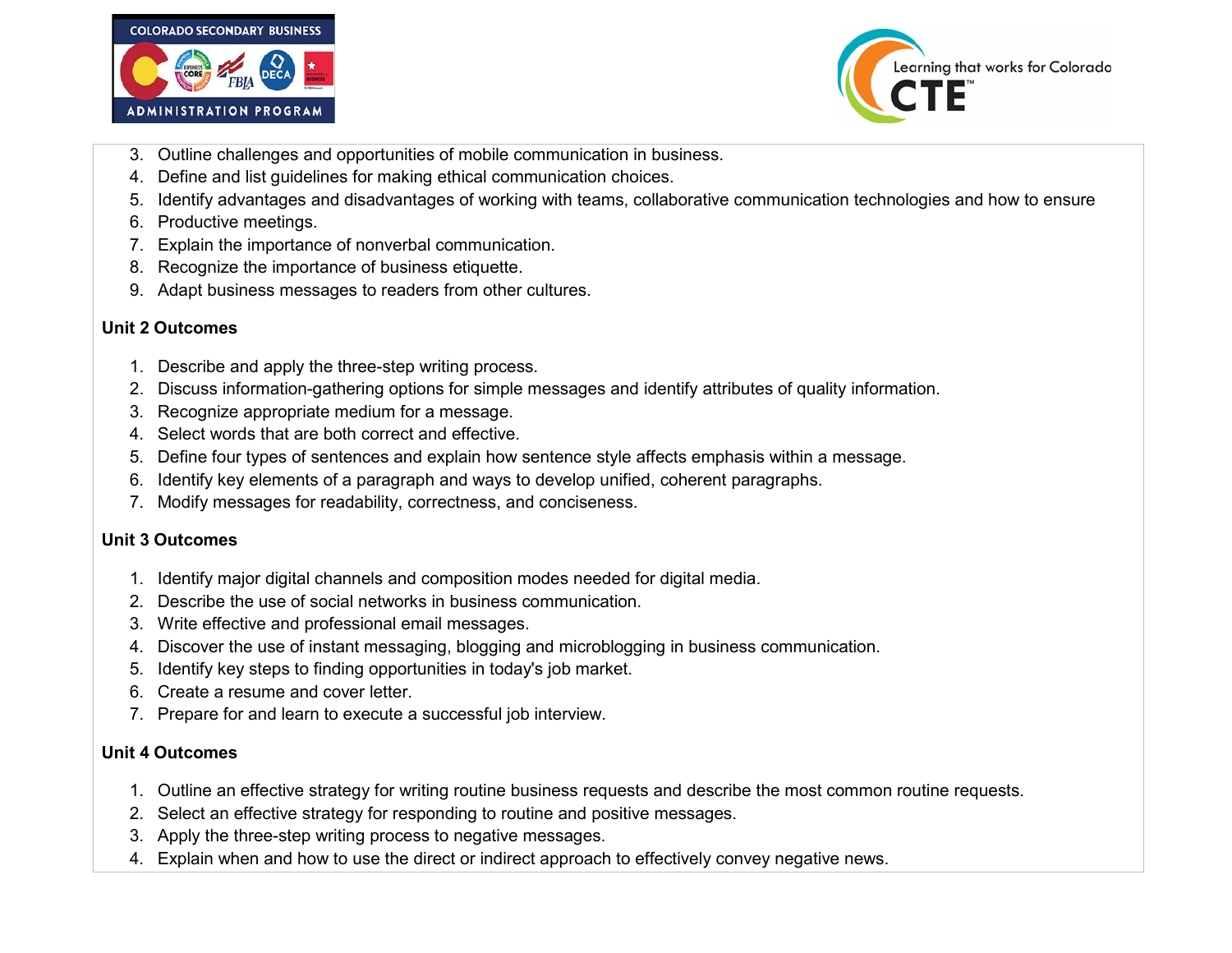



- 5. Apply the three-step writing process to persuasive messages.
- 6. Develop persuasive business messages and identify the most common categories of persuasive messages.
- 7. Modify approach when writing promotional messages for social media.
- 8. Identify steps to avoid ethical lapses in marketing and sales messages.

#### **Unit 5 Outcomes**

- 1. Adapt the three-step writing process to reports and proposals.
- 2. Conduct business research; evaluate the credibility of any information source and identify ways to use research results.
- 3. Explain the role and forms of primary and secondary research tools.
- 4. Adapt to audiences when writing reports and proposals.
- 5. Integrate visuals with text effectively and verify the quality of the visuals.
- 6. Identify major components of formal reports and proposals.
- 7. Organize and revise formal reports and proposals.
- 8. Describe the tasks involved in developing a presentation and integration of effective visuals to enhance the presentation.
- 9. Deliver a presentation utilizing presentation software.

\*Unit outcomes taken from CCConline.org

CTSO Connections

## DECA

- Business operations research events
- Project management events
- Entrepreneurship events
- Integrated marketing campaign events

# FBLA

• Business Communication